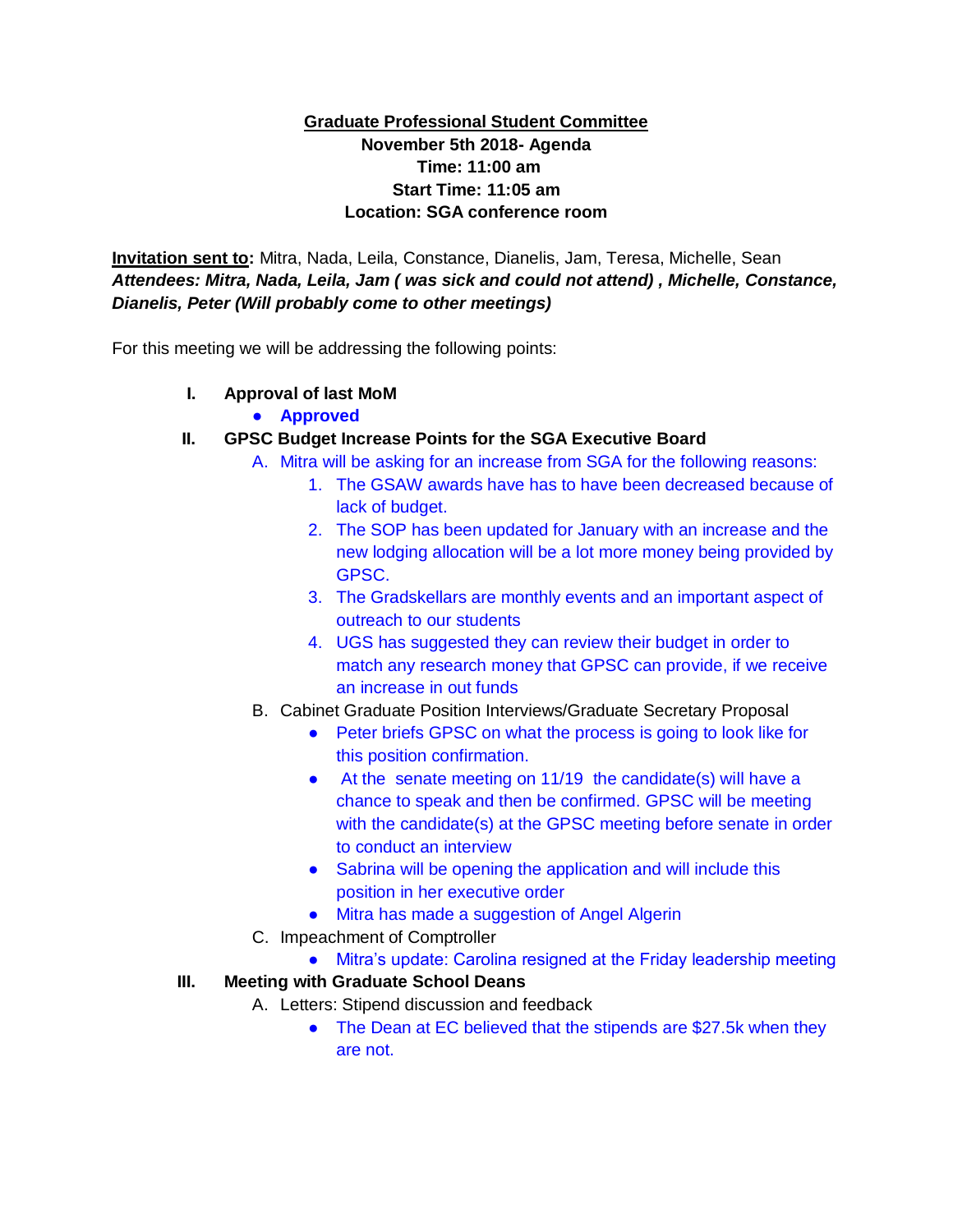- Mitra has e-mailed to have a follow up meeting, and also tried to confirm meetings with other Deans. This is currently pending since we haven't received any replies.
- Three proposals from UGS:
	- UGS has said that there are some possible reallocations of budget that they can work with when considering how to help increase the stipends. For instance, UGS proposed that they will take the money they have left over from the Dissertation Year Fellowships (DYF) and Doctoral Evidence Acquisition Fellowship (DEA) students that did not meet the requirements for this scholarship/grant allocation towards stipends, or reduce # of awarded DYFs and DEAs to cover the increase in stipend amount.
	- There will be a raise in the amount of stipends, and they can consider looking into reducing the amount of fees the graduate students will need to pay if they have one.
	- Stipend amount may increase after PhD students reach candidacy as an incentive to expedite graduation rate
	- Peter says he will talk to Sabrina so that she can bring up the issue of the stipend amounts when she meets to talk to Dr. Bejar

## **IV. GSAW 2019**

- A. Abstract submission
- B. Awards
	- Mitra proposed to increase the amount to \$500 for the first place, \$400 for the second place, and \$300 for the third place and the committee approved unanimously.
- C. Possible workshop
	- Mitra attended a meeting on how to present and believes it's a good idea for a week before Panther Alumni Week (can be a Gradskellar) for participants in GSAW. We will further discuss with UGS and GAB
	- The presenter's fee is \$600, however she is supposed to be one of the people writing Rosenberg's speeches
	- Limitting # of attendees with RSVP OR big room and two sessions
	- The committee approved and agreed to have it as one of our Gradskellars in Spring before the GSAW
- D. Meeting with UGS 11/7/18 @ 11am
	- GSAW is one of the most important activity for GPSC
	- GSAW will be the first week of April
	- Law and Med do not receive the emails and UGS said it is based on the policy of these two colleges. Irene will reach out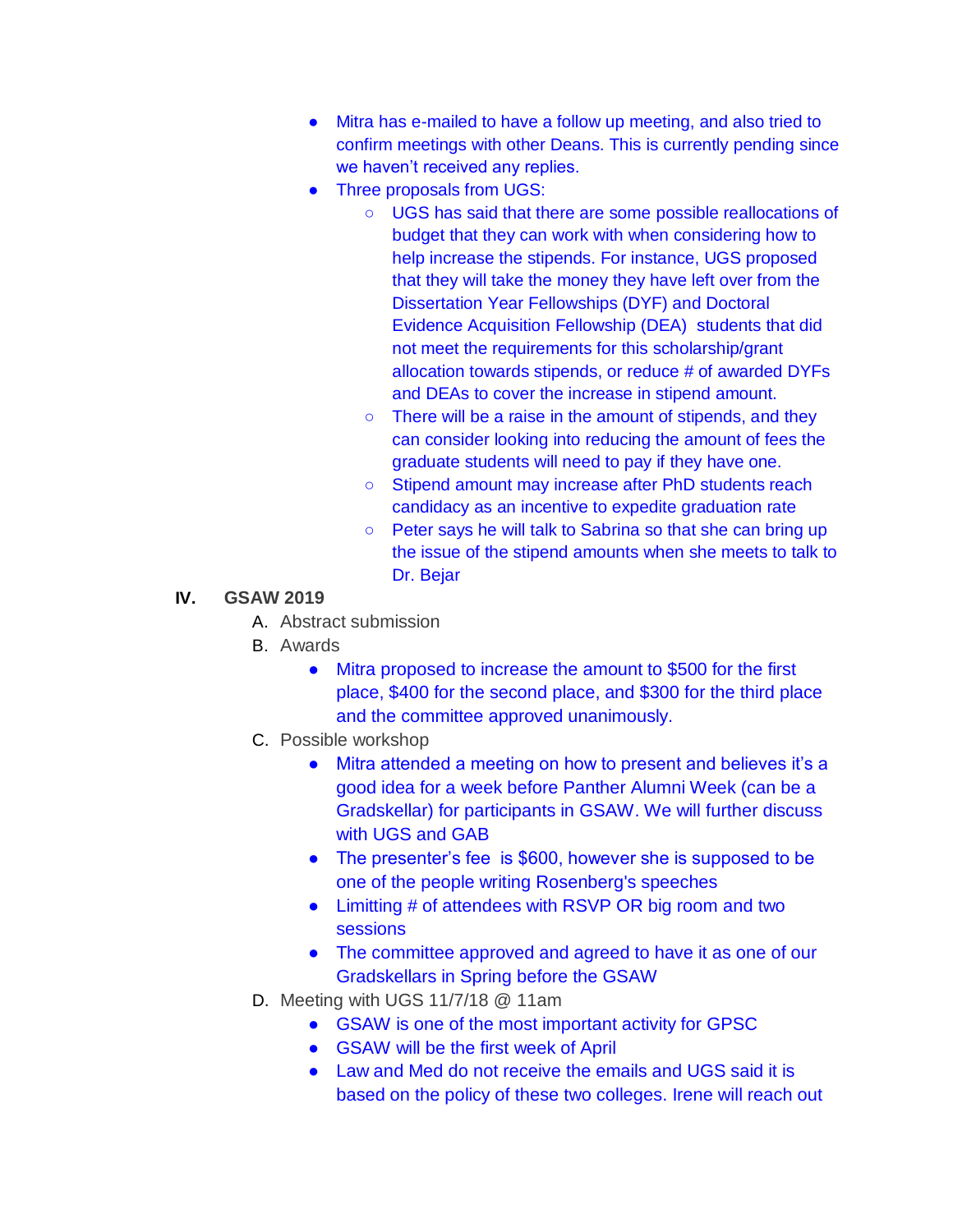in order to see how we can have our communication be more efficient

- \$19,000 is what we have for the GSAW Budget
- The abstract judging will be a long process
	- We will need both judges and reviewers
	- The form for proposals will open at the end of Novembe
	- Review committee will have 20 days- 1 month to review
	- The Submission form from last year may need some edits
	- November 30th and January 18th @ 5pm are the proposed times for abstract submissions
	- The colleges will host equal competitions
	- Mitra will be in communication and UGS will send a follow up email to the deans of the different schools on the 3MT competitions and nominating winners for **GSAW**
	- SASC multipurpose room and GC243 for events
- The statewide competition will be held at FIU this year
	- This will take place on the last week of April
	- Accommodations for students coming could be a challenge, but UGS wants to work closely with GPSC and GAB for this

# **V. Gradskellar**

- A. Upcoming Gradskellar at EC
	- 1. What else do we need
	- 2. Event logistics and assistance
		- The committee discussed and was considering November 30th for this event
		- Jam and the undergraduate senators for engineering will take the lead
		- GPSC will submit an appropriation for it
		- Mitra emailed the Engineering Council to request for \$ 800-1000 for the Gradskellar at EC
- B. Future Gradskellars
	- 1. Education, Computer Science, Medical
		- Tabled
		- Tentative Education Gradskellar in January?

# **VI. Discussion about our new Social Media**

- A. @GPSCFIU (Finalized)
- B. Responsibilities
	- Constance, Dianelis, Nada
	- Nada to send the info about the GPSC Instagram in the GroupMe for GPSC members